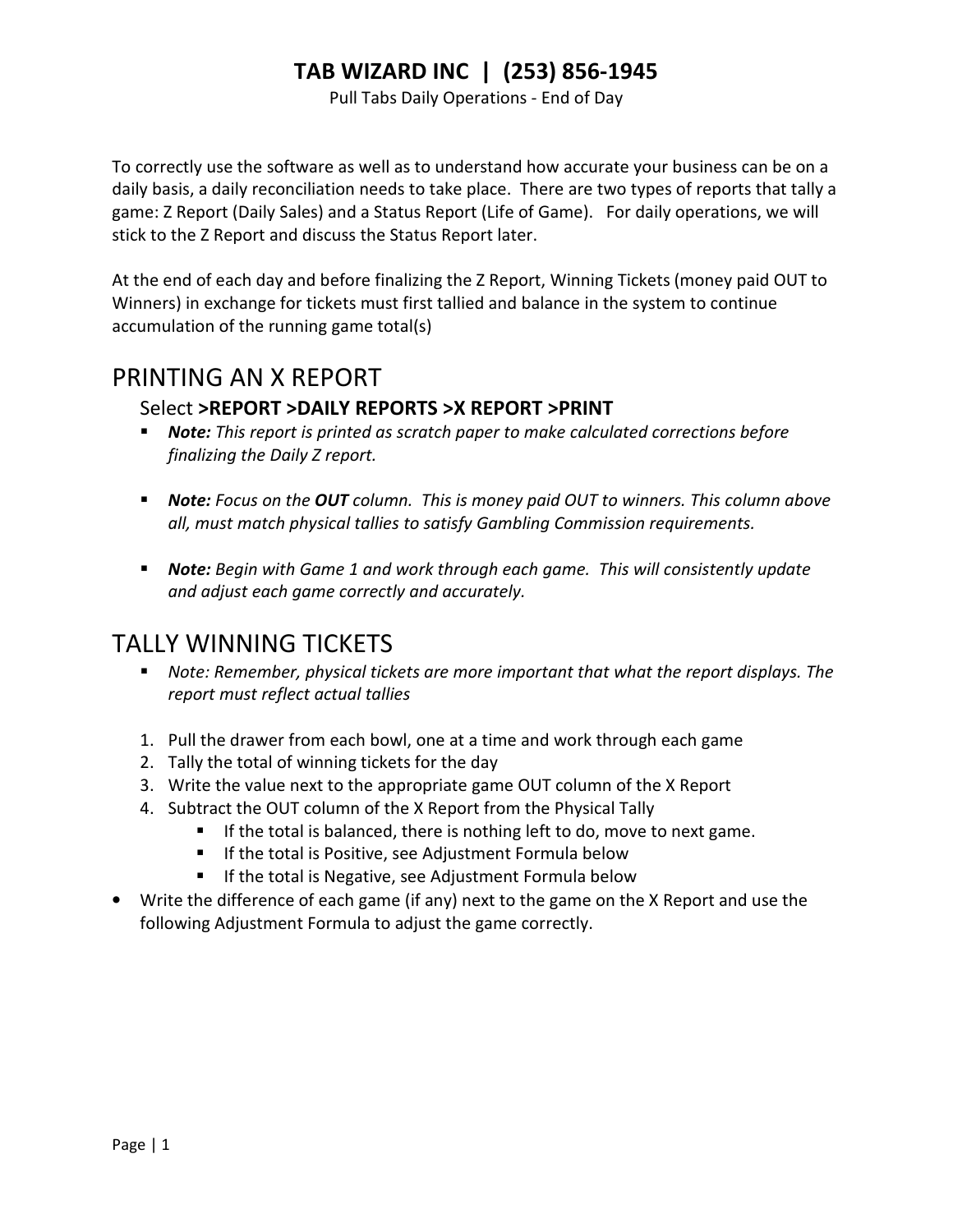Pull Tabs Daily Operations - End of Day

## Adjustment Formula:

### $\blacksquare$  Tally is Equal (=) X Report

There is nothing left to do. Bag the winning tickets with previous same game tickets and put in the office or separate from the new day of play. Do not put them back in the drawer. Move on to the next game.

### $\blacksquare$  Tally is MORE than (>) X Report

This means the transaction was never processed through the system as an OUT, may have been processed into the wrong game or, the game was an incorrect Exchange transaction.

The difference needs to be added back into the game. Subtract the OUT column of the X Report from the Physical Tally (Physical Tally - X Report) = Overage of Value (Add)

**Example:** (Physical:  $$20 - (minus)$  X Report:  $$19) = +$1.00$ 

- 1. Select the >GAME STAR >GAME #
- 2. Enter the >\$ DIFFERENCE >OUT >ACCEPT
- 3. Select >REPORTS >DAILY REPORTS >X REPORT to verify the OUT is now correct

#### Tally is LESS than  $(<)$  X Report

This means there was too much money given, or mistakenly processed through the system or to the winner.

The difference needs to be voided from the game. Subtract the OUT column of the X Report from the Physical Tally (Physical Tally – X Report) = Underage of Value (Void)

Example: (Physical: \$19 – (minus) X Report: \$20) = -\$1.00

- 1. Select the >GAME STAR >GAME #
- 2. Enter the >\$ DIFFERENCE > OUT >VOID >ACCEPT
- 3. Select >REPORTS >DAILY REPORTS >X REPORT to verify the OUT is now correct

Note: When all games have been tallied and balanced with the X Report OUT column, the total NET Column should balance with Cash in Drawer.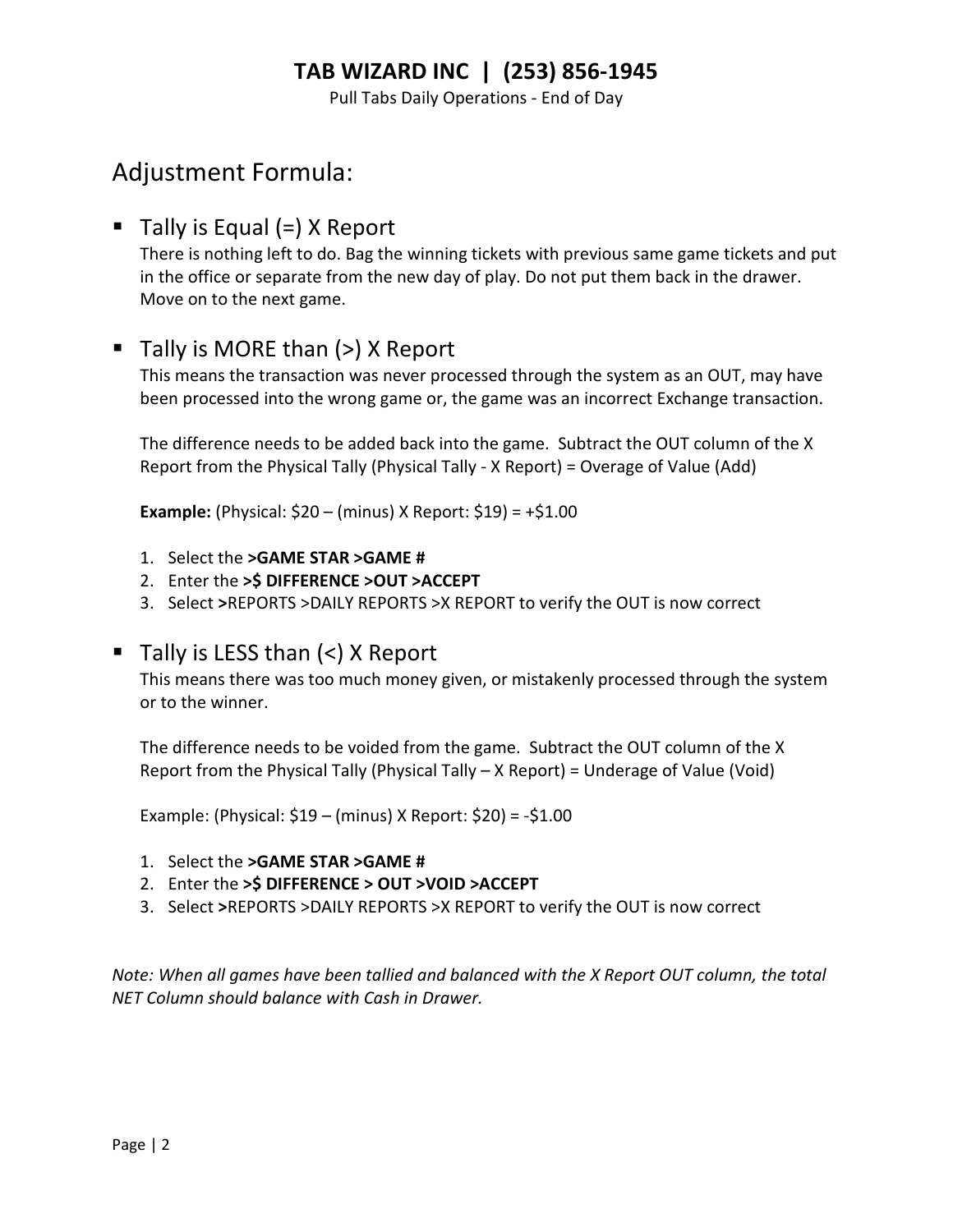Pull Tabs Daily Operations - End of Day

# Balancing Cash (Money IN to the Game (Sales))

Sometimes this happens however, we need to know what to do with overages and shortages of money. There is always a reason for a shortage and an overage.

**Cash Overage:** This means there was too much money put into the till without processing transaction(s) as \$money IN. When there is more than one game in play, it is difficult to determine which game the money was supposed to go in to. It is best to separate this overage of money until a game is pulled.

If a game is short when pulled, apply the amount needed from the overage bank into the game that is short. Ring the transaction as an IN to balance the game to be pulled.

**Cash Shortage**: This normally means there were many winners for the day and the amount of shortage was paid out to the winner over the original (bank) of the drawer. The only thing to do is to replenish the starting drawer (bank) amount with company funds and accept the loss. (you will recover this money from other games in play)

## End of Day Finalization

Now that all values are verified to the X Report, you can now finalize the day by generating a Z Report.

- Select REPORTS >DAILY REPORTS >Z REPORT > ACCEPT (A hard copy will print)
- Select REPORTS > GAME REPORTS >GAME STATUS REPORT >PRINT
- **Note:** Take note of all games highlighted in PURPLE that have met their PULL TARGETS and need to be pulled.

# PULL GAME(S) FROM PLAY

- 1. Select >GAME >PULL GAME >GAME # (one at a time) needed to be pulled
- 2. TARE the Scale to 0.000Lbs.
- 3. Pull the drawer from the bowl (if any) as well as the flare and any extra paper, etc
- 4. Place the bowl with remaining tickets on the scale
- 5. Enter the >ENDING WEIGHT into Tab Wizard >OK (Pull Receipt will print)
- 6. Follow State Requirements for holding pulled games.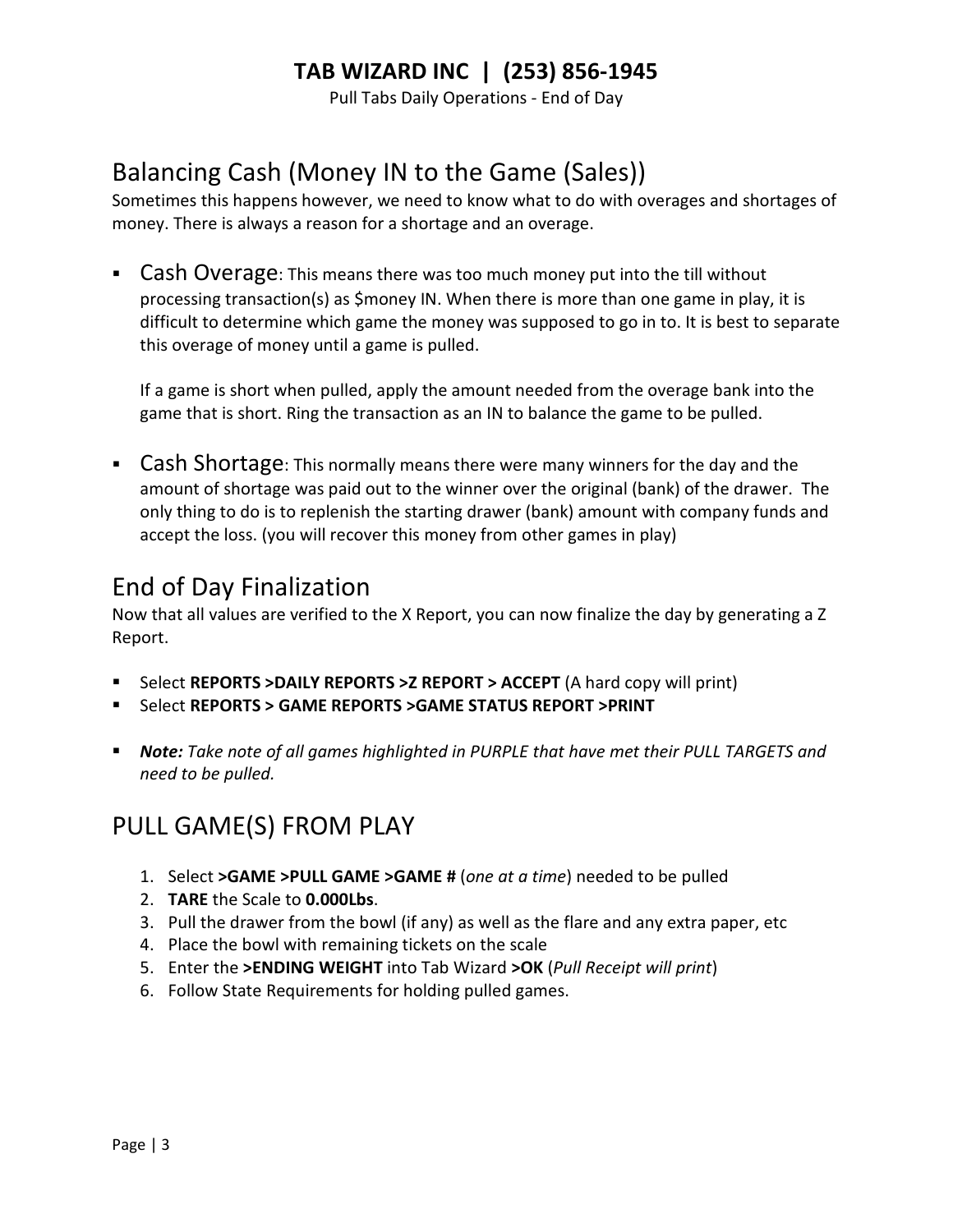Pull Tabs Daily Operations - End of Day

## PUT NEW GAME(S) INTO PLAY

Note: Before putting a new game into play, always re-weigh the bowl before pouring new tickets in to verify the new game in play is accurate in weight

- 1. TARE the scale to 0.000Lbs
- 2. Place the empty bowl on the scale
- 3. Select >MAIN >DISPENSER SETUP
- 4. Verify/Edit the Tare Weight of the Dispenser Number on screen, update if needed
- 5. When complete, select >EXIT
- 6. TARE the scale to 0.000Lbs
- 7. Pour tickets into the empty bowl and place on the scale
- 8. Select > GAME > PUT GAME INTO PLAY and locate the Game desired for play
- 9. Fill in all Blanks and 0.000s on the Add Game screen as well as any adjustments
- 10. Enter the >STARTING WEIGHT from the Scale >ACCEPT
- 11. Repeat above steps 1-10 above for each game
- 12. Select >REPORTS >GAME REPORTS >GAME STATUS REPORT >PRINT

## FILING 'END OF DAY REPORTS

- **E** Z Report (>REPORTS >DAILY REPORTS >Z REPORT)
- Game Status Report (>REPORTS >GAME REPORTS >GAME STATUS REPORT)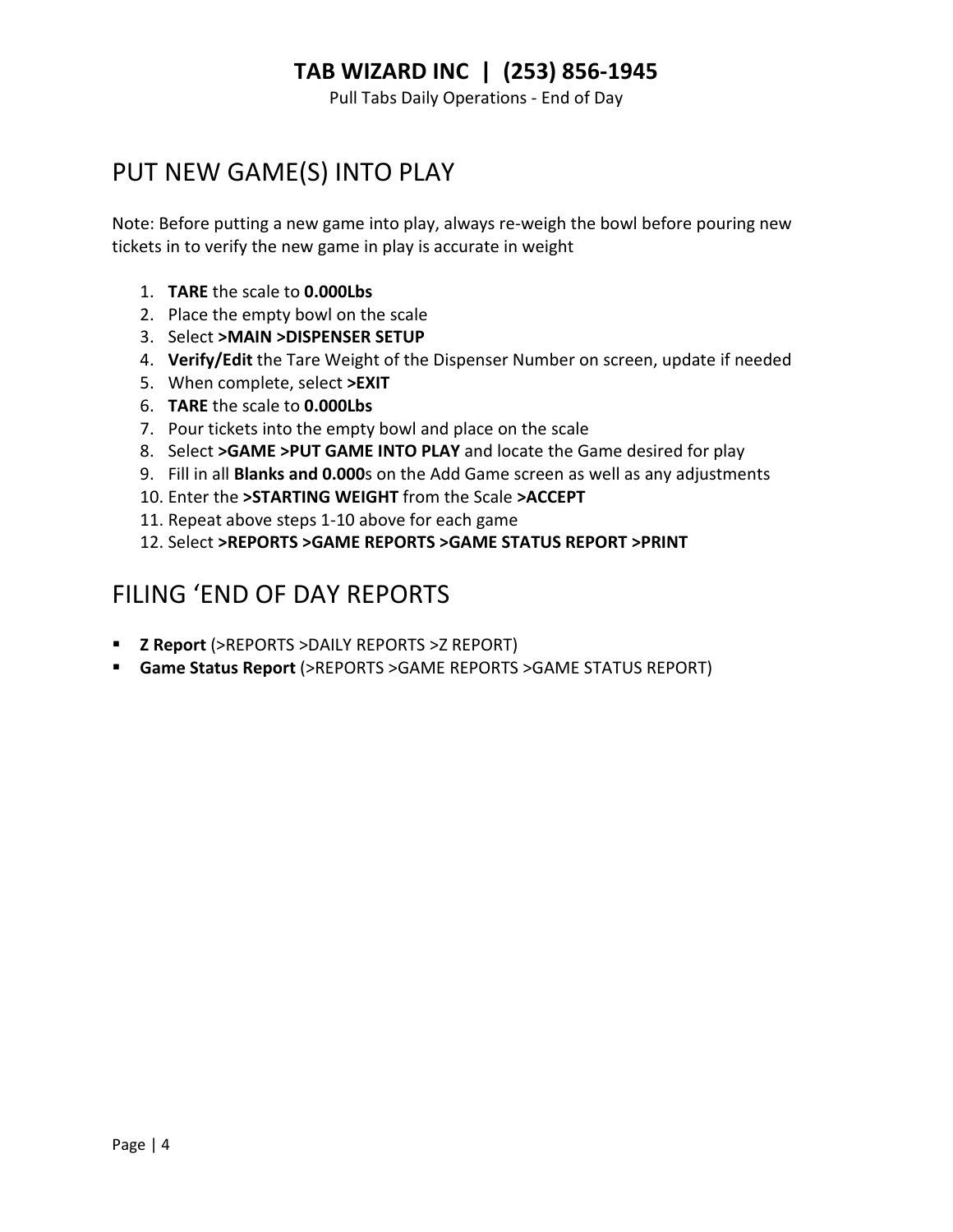Pull Tabs Daily Operations - End of Day



- Physical Tally is always "Real" whereas the X Report is based on user input where mistakes can occur.
- Working Game1 through all games, subtract the Physical Tally from the X Report and use the following formula to adjust.
	- If Physical Tally is **equal to** the X Report, there is nothing to do, ٠ move onto the next game.
	- If Physical Tally is *higher than* the X Report, then:  $\bullet$ >Game# >\$Difference >Exchange >Accept
	- If Physical Tally is *lower than* X Report, then: ٠ >Game#>\$Difference>Exchange>Void>Accept
- Pull game(s) after the above adjustments have been made.